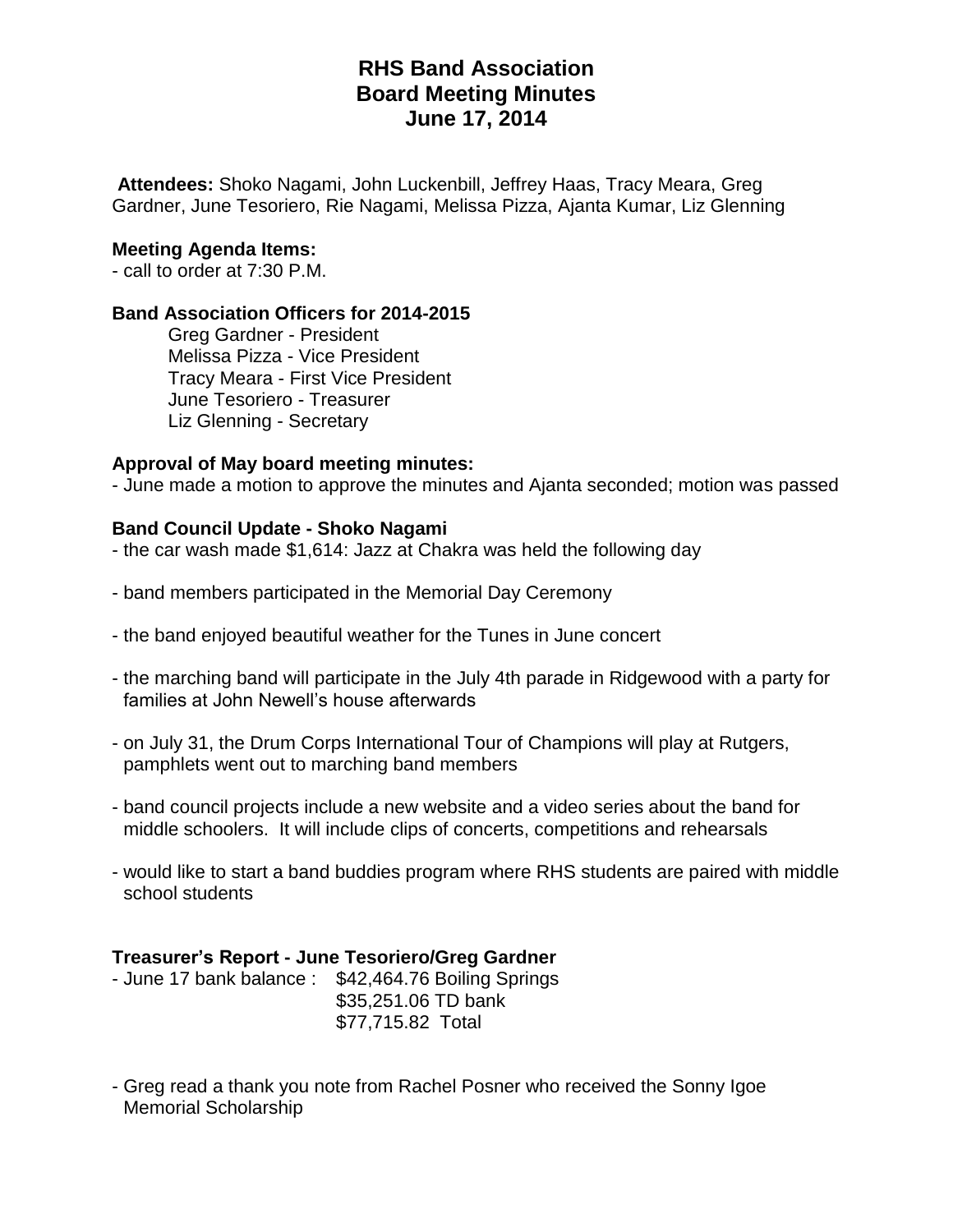### **Secretary's Report - Liz Glenning**

- Liz read a thank you note from Brittany Chung who received the Murray Colosimo Award

### **Band Director's Report - Jeffrey Haas**

- Donations: Jeff read a thank you note from the Ruhl family which included a \$350 donation. There was also a donation of \$1,000 from an anonymous supporter.
- The Memorial Day ceremony was lovely. Students looked sharp in band polo shirts.
- It was great to be outside for Tunes in June. The village did a nice job preparing the bandshell. The following awards were given out to seniors:

Allison Gnerre - Colorguard Award Emily Highfill

Warren Grimm - Outstanding Musicianship Emmett Rapaport

Murray Colosimo - Outstanding Service Brittany Chung

John Lochner - MB Exceptional Leadership Edward Prettyman

Sonny Igoe Memorial Scholarship- Jazz Performance Rachel Posner

Band Association Scholarship: Shayna Lyandvert Chelsea Ayukawa Chloe Norell Britta Potter Victoria Chung Emily Rizzo Alessandro Lamacchia Zion Chang

- all members of the Wind Ensemble will be required to audition for the Bergen County Band. Audition pieces were given out today. Students will be tested by September 15th.

- The Spring concert will be held on April 10 at 8PM at West Side Presbyterian Church. This leaves four days after the spring break to finalize plans. This is the first time it will be held on a Friday.

- Jazz at Chakra was a well attended event. Guest artist Don Braden was tremendous.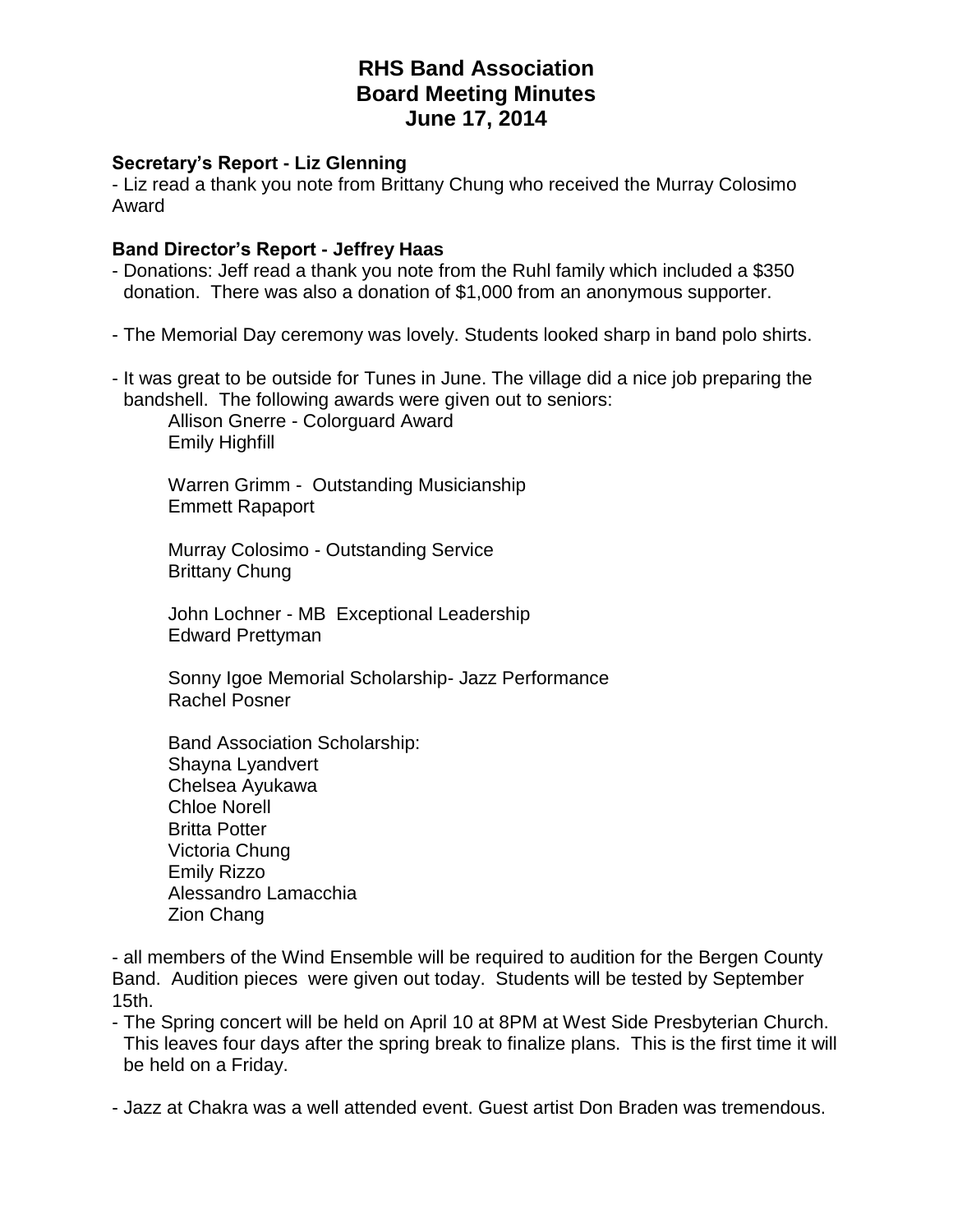New venues being considered for next year: the new Ridgewood restaurant, Roots and the Women's Club. If held at the Women's Club it will most likely be held on Friday, June 20 at 6:00 and 8:30. We would have to bring a caterer and lighting designer. Catering from the Market Basket would run between \$12 and \$19 per person.

- the graduation band of 85 musicians is smaller than last year's of 120
- attendees should try to bring a friend to the next board meeting
- there will be a general meeting of the Band Association on Tuesday, October 1
- Jeff would like to have a concert with New York Voices, they are interested in participating, cost \$7,000, would like to have it at BF & involve the choir and instrumental group, tickets would cost between \$25 and \$30, likely date Friday Feb. 7.
- budget: there is a decent reserve, current \$70k balance, a suggesting was made to possibly have the Band Association take up private lessons as a cause, maybe 2 private lessons for freshmen, paid by BA, this leads to a question of how to choose teachers - maybe through Encore or Community School, Jeff will talk to Gary Fink regarding daytime lessons

- General meeting in October: it will be hard to get parents to attend since there is no trip next year, maybe we should start planning for the California 2016 trip now. Melissa suggested making use of the parents' talents. We might do this via Survey Monkey. Maybe have a break out at meeting for volunteers. The suggestion was made to invite all band families to the fall picnic.

## **Marching MB Director's Report - John Luckenbill**

- right now the band is up to 103 members compared to 96 this past year; this puts it in group 5 for competitions, this is the first time since 2006 that the band is over 100. There were two rehearsal in June, the music is written, the next step is to go to drill
- for the July 4 parade about half of band will attend
- DCI show is July 31
- MB night for middle school students will include 7th & 8th grade
- MB videos were sent to to the middle schools and there was a good reaction
- staffing changes: Ryan Mallen is leaving; Dave Caravella is the new Visual Instructor, Meredith Gnerre is also leaving and Shannon Burton is the new Color Guard Instructor. There are two new Color Guard Instructors - Stefanellie Saavedra and Dormeshia Ward. Steve Zimmerman is not returning.